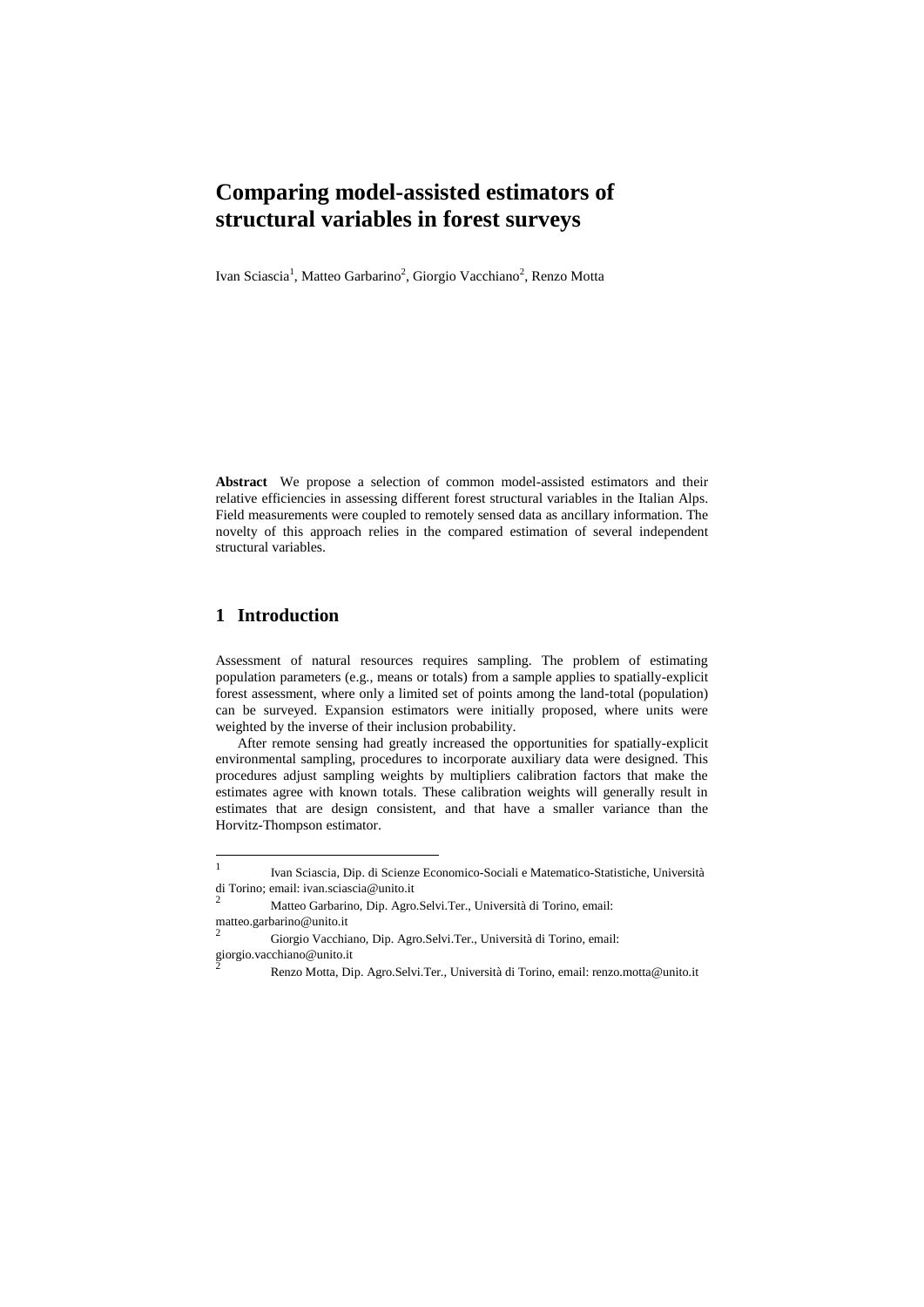The auxiliary and response variable can be linked by a working model. Modelassisted estimators are approximately (asymptotically) design-unbiased, and are particularly efficient if a working model is correct. Recent progresses were the development of k-NN estimators, that evolved since in a well-established but divergent research field [1], and the application of multivariate regression estimators [5]. Nonlinear / nonparametric assisting models require the auxiliary variable be known for all the population units, an approach labelled "model-calibration" by Wu and Sitter [7].

The aims of this study are: a) to provide a model-assisted calibration estimate of traditional and newly proposed forest parameters; b) to compare the efficiency of the expansion estimator to that of model-calibrated ones; c) to compute estimator efficiency across three different inclusion probabilities, in order to assess the most efficient sampling ratio in the general context of forest inventories.

## **2 Study area and field data sampling**

Field data were collected in two watersheds (Musella; Ventina) in Lombardy region (Italy). Total land area is 1150 and 1124 ha respectively. Forests are dominated by European larch (*Larix decidua* Mill.) with Norway spruce (*Picea abies* (L.) H. Karst) as a co-dominant species at lower elevations. Mountain pine (*Pinus uncinata* Mill.) and Swiss stone pine (*Pinus cembra* L.) are more abundant at Ventina [3].

We applied a stratified random sampling (SRS) design [2], using homogeneous landscape units as a stratification variable. We sampled a total of 68 circular plots (radius = 12m); measurements included forest structure, topographic and anthropogenic variables (Tab.1). Details of sampling methods are given in Garbarino et. al [2]. The comparison of the results of the estimators proposed in this work are conditioned by the previous sampling design described in [2] for the choice of the 68 plots.

## **3 Calibration and model-assisted estimation**

The efficiencies of the estimators were assessed on a subset of field data. The samples were extracted by using a two stage re-sampling design based on three different sampling ratios  $(0,2; 0,25; 0,3)$  for each stage.

#### *3.1 Two-stage expansion estimator*

The two-stage expansion estimator ( $\hat{Y}_{TS-EP}$ ) is:

$$
\hat{Y}_{rs - \text{exp}} = \frac{N}{n} \sum_{i \in c} \hat{Y}_i \quad \text{where} \quad \hat{Y}_i = \frac{M_i}{m_i} y_i \tag{1}
$$

#### *3.2 Two-stage calibration estimator*

We considered the calibration procedure to obtain a set of calibrated weights according to the known of population total of the auxiliary variable.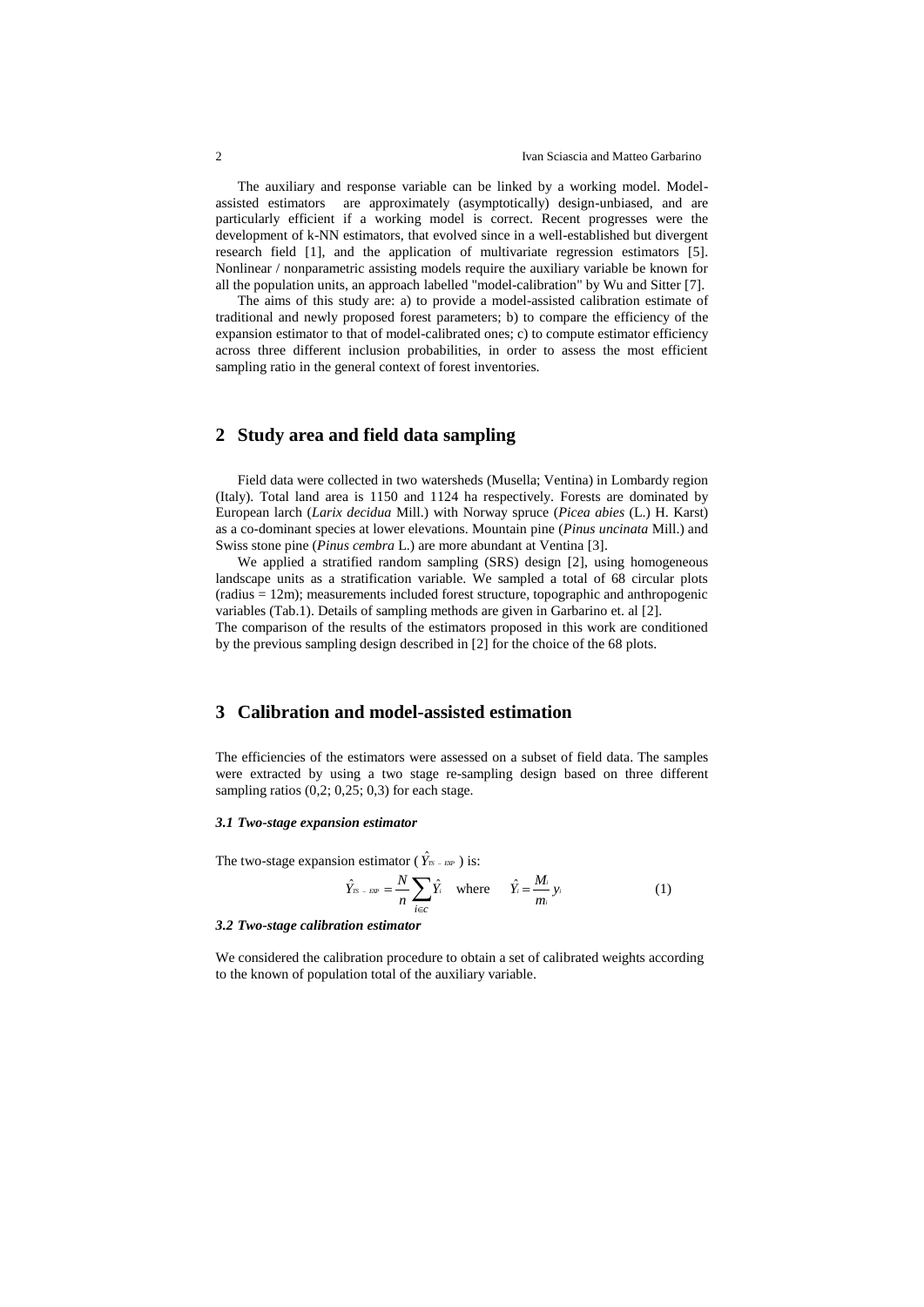The calibration constraint is  $\sum c x_i = X$  where *X* is the population total of the auxiliary variable.

The two-stage calibration estimator ( $\hat{Y}_{7S-c}$ ) is:

$$
\hat{Y}_{\pi-c} = \sum c_i y_i = \hat{Y}_{\pi-cw} + \hat{\beta}_c (X - \hat{X}_{\pi-cw}) \text{ where } \hat{\beta}_c = \frac{\sum w_i xy_i}{\sum w_i x_i^2}
$$
 (2)

### *3.3 Model-assisted estimator*

We consider the superpopulation model:  $\hat{f}_{\text{MG}} = \beta x_i + c + \varepsilon$ The calibration constraint is:  $\sum_{i \in U} \hat{f}_{MCi} = \sum_{i \in S}$  $=$  $i \in U$   $i \in S$  $\hat{f}_{\scriptscriptstyle MGI} = \sum \hat{f}_{\scriptscriptstyle MGI} w_i$ 

The model assisted two-stage estimator ( $\hat{Y}_{\text{TS - MC}}$ ) is:

$$
\hat{Y}_{rs \text{ -} \text{ -}} = \hat{Y}_{rs \text{ -} \text{ -}} + \left\{ \sum_{i \in U} \hat{f}_{\text{ -}} - \sum_{i \in S} \hat{f}_{\text{ -}} \hat{f}_{\text{ -}} \right\} \hat{\beta}_{\text{ -}} \quad \text{where } \hat{\beta}_{\text{ -}} = \frac{\sum_{i \in S} \hat{f}_{\text{ -}} \hat{f}_{\text{ -}} \hat{f}_{\text{ -}} \hat{f}_{\text{ -}} \hat{f}_{\text{ -}}}{\sum_{i \in S} \hat{f}^{2}_{\text{ -}} \hat{f}_{\text{ -}} \hat{f}_{\text{ -}} \quad (3)}
$$

The estimated variance of two-stage model assisted estimator is:

$$
v(\hat{Y}_{rs-c}) = N^2 \frac{1 - f_1}{n} S^2 (1 - \rho^2_{\hat{\rho}^{AC}}) + \frac{N}{n} \sum_{i \in C} M^2 \frac{1 - f_2}{m_i} S^2 (1 - \rho^2_{\hat{\rho}^{AC}})
$$
(4)

## **4 Results and discussions**

The two-stage calibration estimator proved to be the best one especially when forest canopy cover and basal area are used as response variable and elevation, solar radiation and proximity to buildings are treated as auxiliaries (Table 2).

The superpopulation models, both linear and quadratic were used to build two model-assisted estimators by using canopy cover and elevation variables. The modelassisted estimators proved to be less efficient than the calibrated one (Table 3).

The use of sampling strategies that couple remote sensing with field data allowed to improve the estimation efficiencies in design based estimations. A substantial improvement of the model-assisted efficiencies can be obtained through the development of a multivariate model.

## **References**

- 1. Baffetta F., Fattorini L., Corona P. Estimation of small woodlot and tree row attributes in large-scale forest inventories. Environ. Ecol. Stat. 18, 147--167 (2009)
- 2. Garbarino M., Weisberg P.J., Motta R. Interacting effects of physical environment and anthropogenic disturbances on the structure of European larch *(Larix decidua Mill.)* forest. For. Ecol. Manag., 257, 1794–1802 (2009)